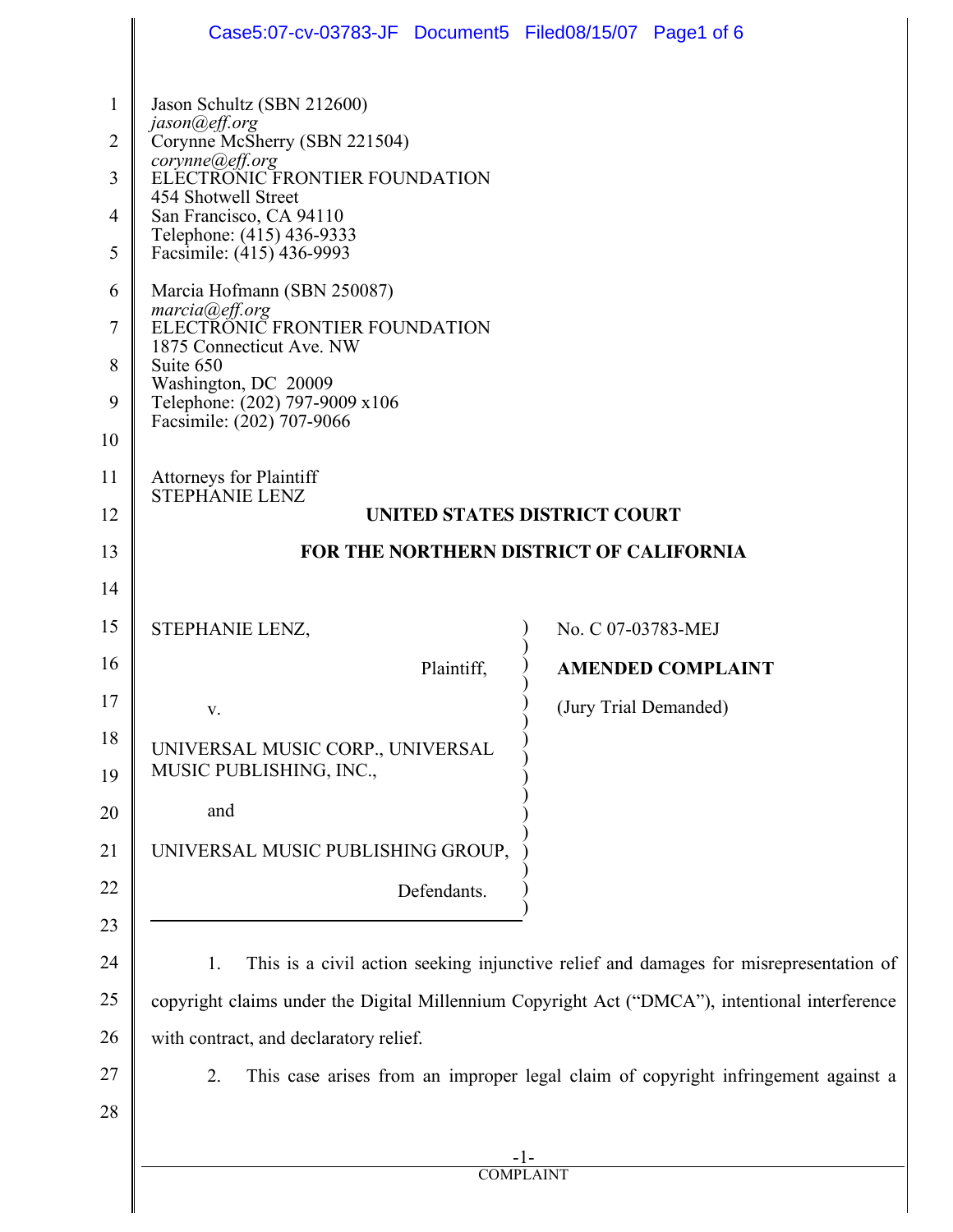## Case5:07-cv-03783-JF Document5 Filed08/15/07 Page2 of 6

mother who made a short video recording of her children playing and dancing, which she later made available to her family and friends on the popular Internet video website YouTube. The threat successfully compelled YouTube to remove Plaintiff's original video from public access.

#### **PARTIES**

3. Plaintiff Stephanie Lenz ("Lenz") is an individual residing in Gallitzin, Pennsylvania.

4. On information and belief, Defendants Universal Music Corp., Universal Music Publishing, Inc. and Universal Music Publishing Group (collectively, "Universal" or "Defendants") are business entities and/or corporations that each maintain a principal place of business in Los Angeles, California.

### **JURISDICTION AND VENUE**

5. This Court has subject matter jurisdiction over this claim pursuant to the Copyright Act (17 U.S.C. §§ 101 et seq.), 28 U.S.C. §§ 1331 and 1338, and the Declaratory Judgment Act (28 U.S.C. § 2291). This Court has supplemental subject matter jurisdiction over the state law claim pursuant to 28 U.S.C. § 1367(a) in that the state law claim arises from the same case or controversy and transaction or occurrence as the federal law claims arise.

16 17 18 6. Plaintiff is informed, believes and thereon alleges that Defendants have sufficient contacts with this district generally and, in particular, with the events herein alleged, that they are subject to the exercise of jurisdiction of this Court.

19

20

24

1

2

3

4

5

6

7

8

9

10

11

12

13

14

15

### **VENUE AND INTRADISTRICT ASSIGNMENT**

7. Venue is proper in this district under 28 U.S.C. § 1391.

21 22 23 8. Assignment to the San Jose division is proper pursuant to Local Rule 3-2(c) and (d) because a substantial portion of the events giving rise to this action occurred in this district and division.

# **FACTUAL ALLEGATIONS**

25 26 27 28 9. YouTube is a video-sharing website where millions of Internet users post videos to make them available to others for viewing. These videos range from traditional home recordings of personal events to news reports, advertisements, and television programs. YouTube's website is available at the web address www.youtube.com.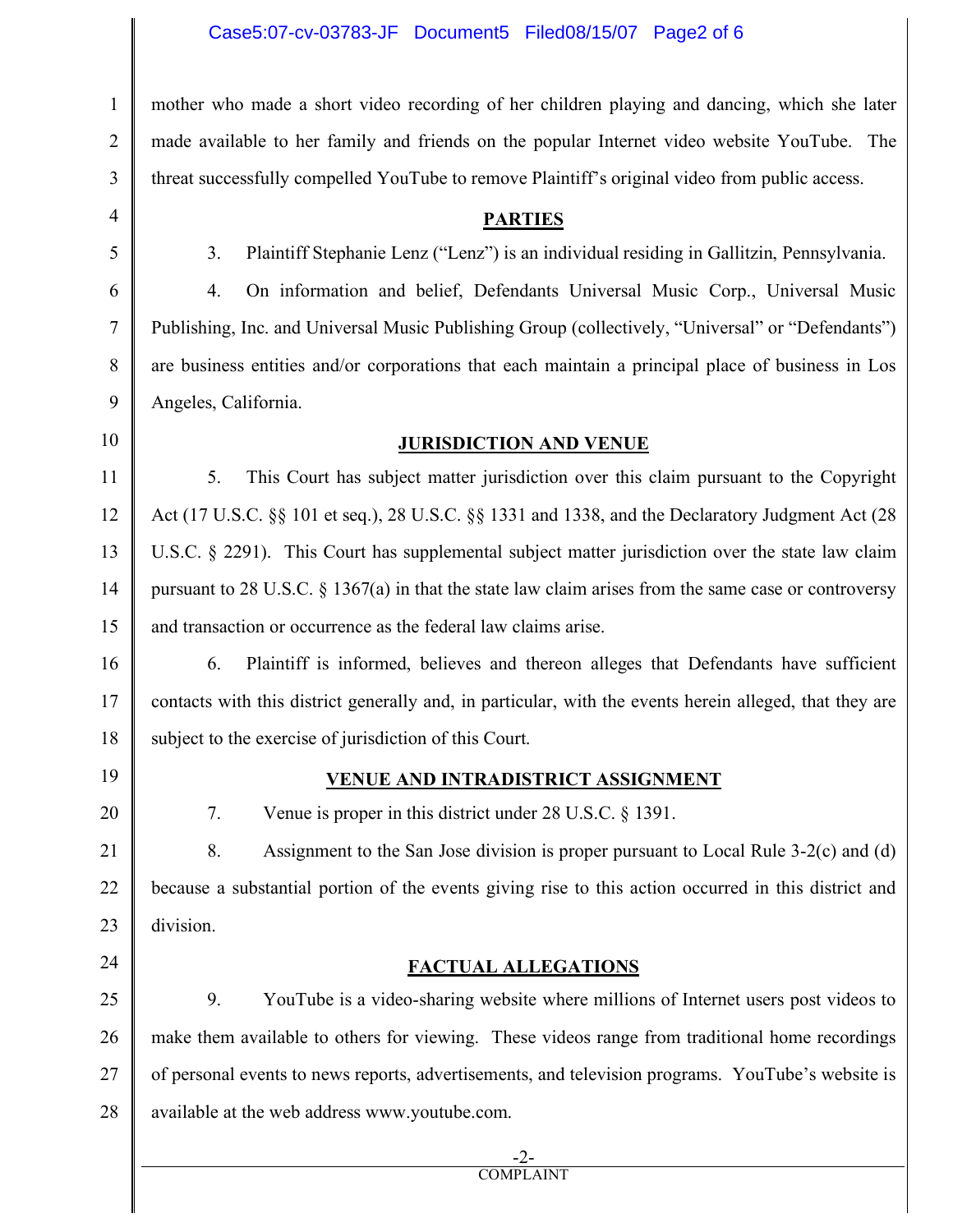## Case5:07-cv-03783-JF Document5 Filed08/15/07 Page3 of 6

10. On information and belief, Defendants are music publishing companies. On information and belief, Defendants own or administer the copyrights in music written and performed by the artist Prince, including the song "Let's Go Crazy."

11. Plaintiff Stephanie Lenz is a mother, wife, writer and editor. She and her husband have two children, three-year-old Zoe and eighteen-month-old Holden.

12. On or about February 7, 2007, Lenz's children were playing in the family's kitchen when Holden began dancing to the Prince song "Let's Go Crazy," which Zoe and Holden had recently heard on television during the Super Bowl halftime show. Lenz used her digital camera to create a 29-second video recording of the children's activities, which consisted primarily of Holden's dance performance. Lenz later transferred the recording onto her computer and saved it as a video computer file (hereafter "Holden Dance Video").

13. On or about February 8, 2007, Lenz uploaded the Holden Dance Video from her computer to the YouTube website for her family and friends to enjoy. The video was publicly available at the Internet address <http://www.youtube.com/watch?v=N1KfJHFWlhQ>.

15 16 17 18 19 20 14. On information and belief, on or about June 4, 2007, Defendants, through their representative, demanded that YouTube remove the Holden Dance Video from the YouTube website because the video allegedly infringed a copyright owned or administered by Defendants. By authorizing the demand, Defendants affirmed under penalty of perjury that their notice of infringement was accurate and that they were authorized to make the infringement claim arising from the Prince song "Let's Go Crazy."

22 24 15. On June 6, 2007, YouTube sent Lenz an email notifying her that it had removed the Holden Dance Video pursuant to Universal's notification that the material infringed their copyright. The email also warned Lenz that repeated incidents of copyright infringement could lead to the deletion of her YouTube account and all videos uploaded to the account.

25 26 27 16. Lenz sent YouTube a counter-notification on June 27, 2007, demanding that her video be reposted because it does not infringe Universal's copyright in any way. Regardless, the Holden Dance Video has remained unavailable on YouTube for more than six weeks.

28

1

 $\mathfrak{D}$ 

3

4

5

6

7

8

9

10

11

12

13

14

21

23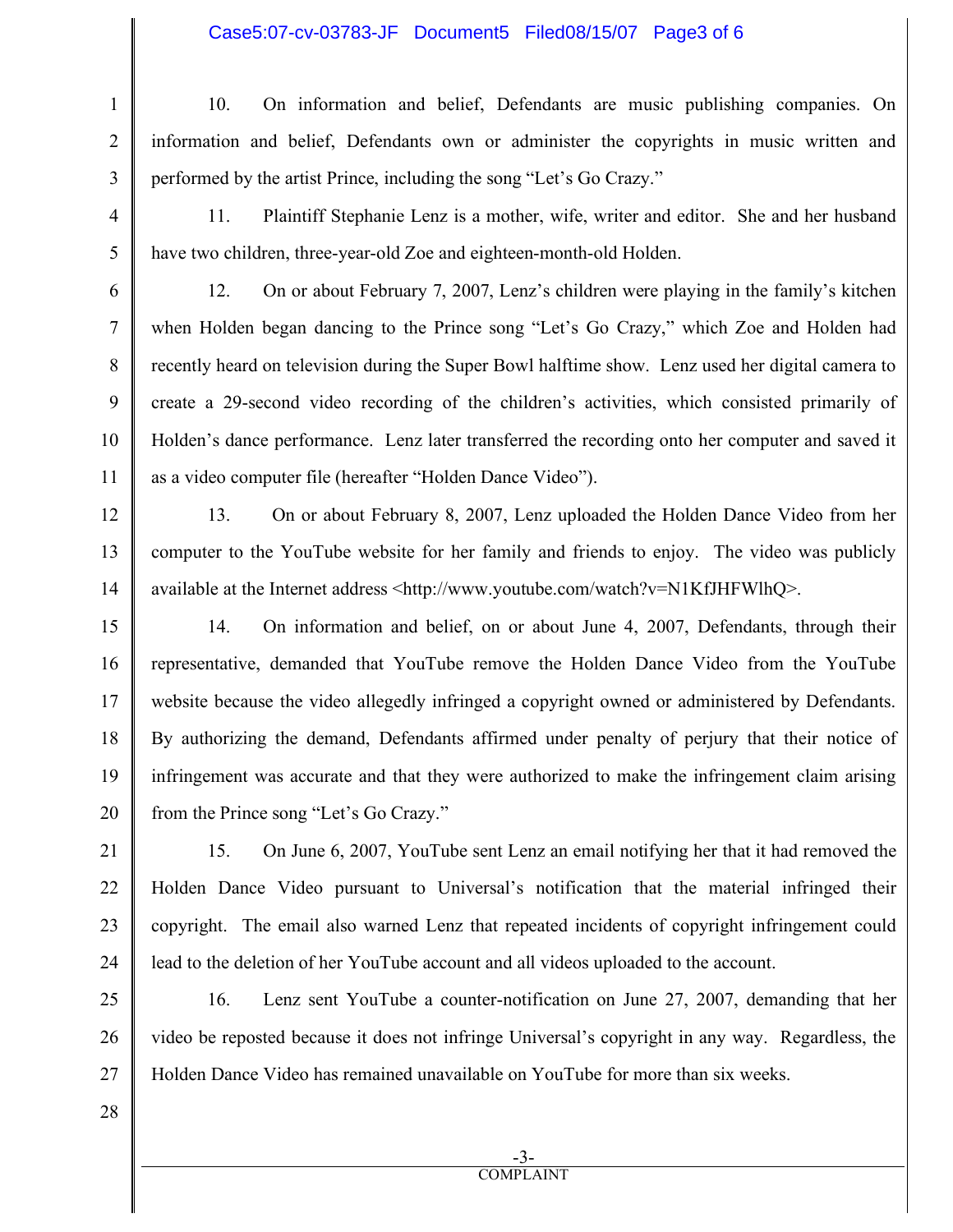# **COUNT I: 17 U.S.C. § 512(F) MISREPRESENTATION**

17. Plaintiff repeats and incorporates herein by reference the allegations in the preceding paragraphs of this complaint.

18. On information and belief, the Holden Dance Video does not infringe any copyright owned or administered by Defendants because Lenz's use of the Prince song "Let's Go Crazy" is a self-evident non-infringing fair use under 17 U.S.C. § 107.

19. On information and belief, Defendants knew or should have known that the Holden Dance Video did not infringe any Universal copyrights on the date they sent YouTube their complaint under the DMCA.

20. Accordingly, Defendants violated 17 U.S.C. § 512(f) by knowingly materially misrepresenting that Holden Dance Video infringed Universal's copyright.

21. As a direct and proximate result of Defendants' actions, Plaintiff has been injured substantially and irreparably. Such injury includes, but is not limited to, the financial and personal expenses associated with responding to the complaint and harm to her free speech rights under the First Amendment.

# **COUNT II: INTERFERENCE WITH CONTRACT**

22. Plaintiff repeats and incorporates herein by reference the allegations in the preceding paragraphs of this complaint.

23. From February 2007 to June 2007, Lenz contracted with YouTube for the hosting of the Holden Dance Video pursuant to YouTube's Terms of Use.

24. On information and belief, Defendants knew of the contractual relationship between Lenz and YouTube.

23 24 25 26 25. On information and belief, Defendants' notice to YouTube was intended to cause YouTube to terminate, interfere with, interrupt, or otherwise limit Lenz's contractual rights with YouTube under the Terms of Service by misrepresenting that the posting of the Holden Dance Video infringed Universal's copyrights.

27 28 26. Defendants' actions did disrupt Lenz's contract with YouTube for hosting the Holden Dance Video. As a result of these actions, the video was unavailable on YouTube for more

1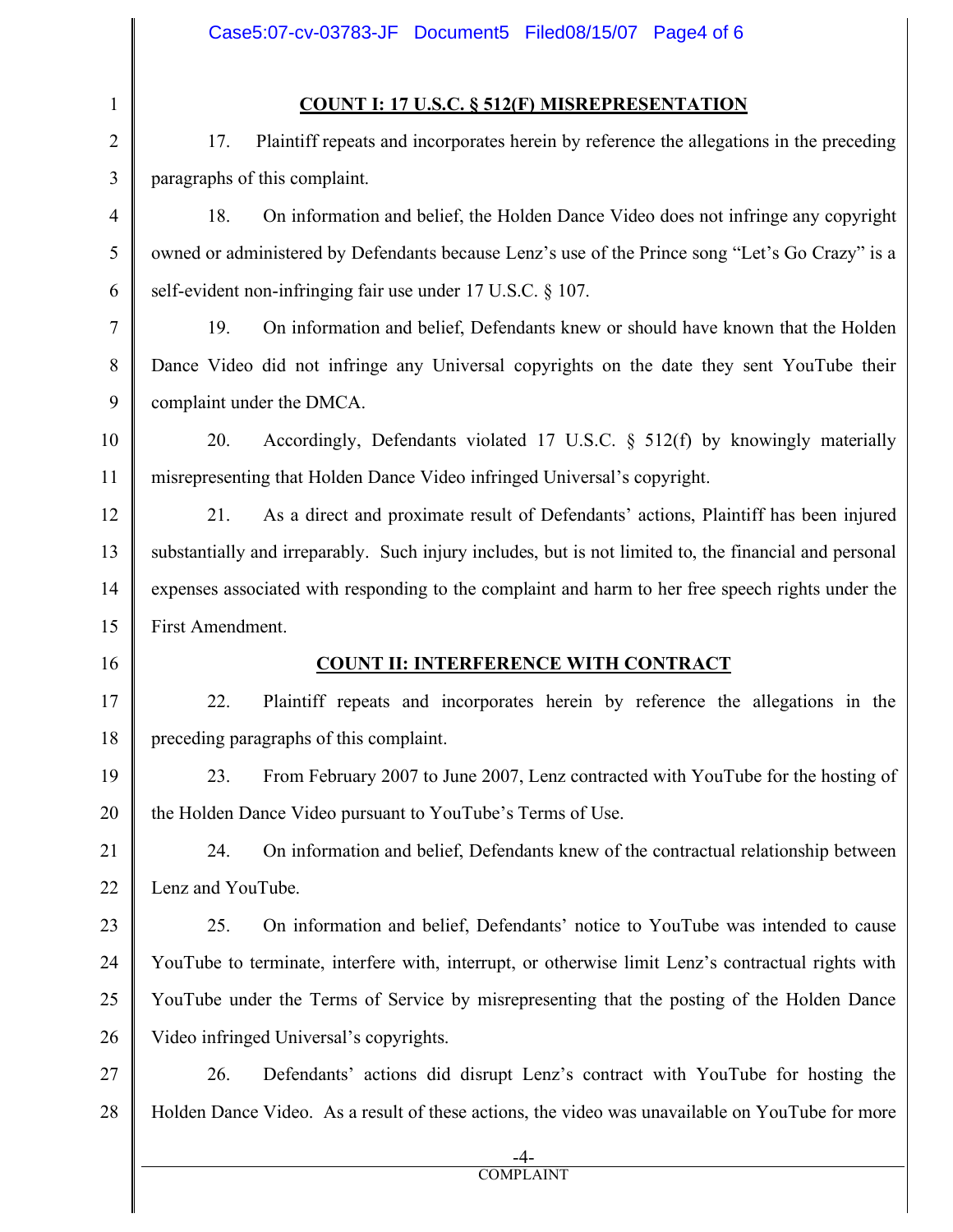than six weeks.

27. As a direct and proximate result of Defendants' actions, Lenz has been injured substantially and irreparably. Such injuries include, but are not limited to, the harm to her free speech rights under the First Amendment.

## **COUNT III: DECLARATORY RELIEF OF NON-INFRINGEMENT**

28. Plaintiff repeats and incorporates herein by reference the allegations in the preceding paragraphs of this complaint.

29. There is a real and actual controversy between Plaintiff and Defendants regarding whether the Holden Dance Video constitutes infringement of a copyright lawfully owned or administered by Defendants.

30. Plaintiff contends that posting of her footage was and is lawful, consistent with the Copyright Act of the United States of America, including those laws prohibiting direct, contributory or vicarious infringement, laws protecting fair use and the First Amendment to the United States Constitution, and judicial decisions construing such laws, doctrines, and provisions.

31. Wherefore, Plaintiff requests that the Court determine and adjudge that each and every one of the above-stated propositions states the law applicable to the facts involved in this action.

# **PRAYER FOR RELIEF**

WHEREFORE, the Plaintiff prays for judgment as follows:

- 1. A declaratory judgment that the Holden Dance Video posted by Plaintiff does not infringe any copyright owned or administered by Defendants;
- 2. Injunctive relief restraining Defendants, their agents, servants, employees, successors and assigns, and all others in concert and privity with Defendants, from bringing any lawsuit or threat against Plaintiff for copyright infringement in connection with the Holden Dance Video, including, but not limited to, the video's publication, distribution, performance, display, licensing, or the ability to host it online or link to it from any website;